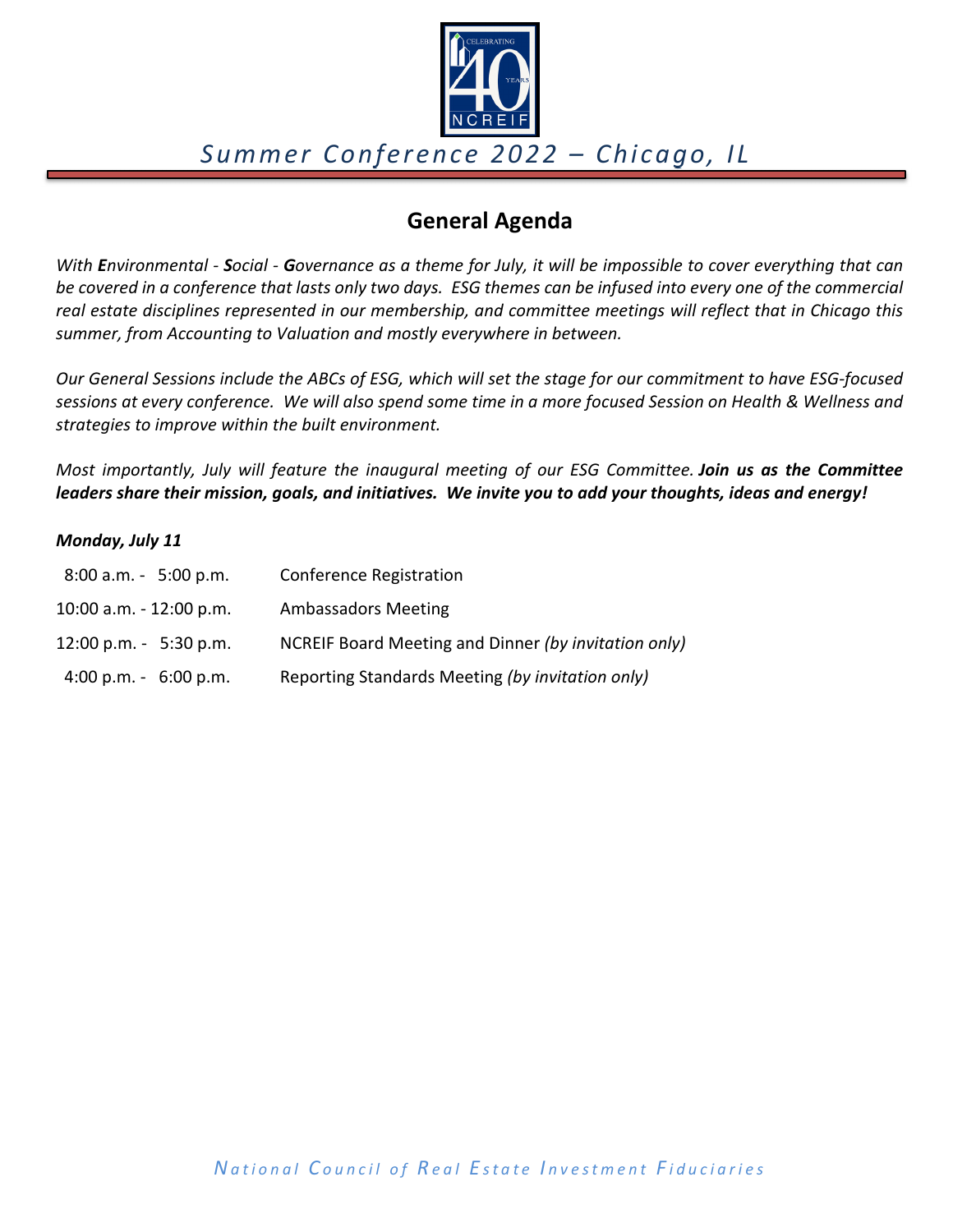

# **General Agenda**

### *Tuesday, July 12*

| $7:00$ a.m. $-5:00$ p.m.  | <b>Conference Registration</b>                                                                                                                                                                                                                                                                                                                                                                                                                                                                                                                                                                                                                                 |
|---------------------------|----------------------------------------------------------------------------------------------------------------------------------------------------------------------------------------------------------------------------------------------------------------------------------------------------------------------------------------------------------------------------------------------------------------------------------------------------------------------------------------------------------------------------------------------------------------------------------------------------------------------------------------------------------------|
| 7:30 a.m. - 8:45 a.m.     | <b>Breakfasts</b><br><b>NCREIF Breakfast</b>                                                                                                                                                                                                                                                                                                                                                                                                                                                                                                                                                                                                                   |
|                           | New Attendee Orientation Breakfast                                                                                                                                                                                                                                                                                                                                                                                                                                                                                                                                                                                                                             |
| 8:45 a.m. - 9:45 a.m.     | <b>Information Management Committee</b>                                                                                                                                                                                                                                                                                                                                                                                                                                                                                                                                                                                                                        |
| 10:00 a.m. - 10:45 a.m.   | <b>Reporting Standards Meeting</b>                                                                                                                                                                                                                                                                                                                                                                                                                                                                                                                                                                                                                             |
| 11:00 a.m. - 12:00 p.m.   | Environmental, Social & Governance Committee                                                                                                                                                                                                                                                                                                                                                                                                                                                                                                                                                                                                                   |
| 12:00 p.m. - 1:15 p.m.    | Luncheons<br><b>NCREIF Luncheon</b>                                                                                                                                                                                                                                                                                                                                                                                                                                                                                                                                                                                                                            |
|                           | NCREIF Chairpersons Luncheon (by invitation only)                                                                                                                                                                                                                                                                                                                                                                                                                                                                                                                                                                                                              |
| 1:30 p.m. - 2:45 p.m.     | <b>General Session: Health and Wellness</b><br>Healthy buildings. What exactly does that mean and how can we make our<br>buildings healthier for our occupants? How has it been impacted by Covid? We<br>have all heard by now of LEED Certification in regard to sustainability, but have we<br>heard of the Well, Fitwel and Fitwel Viral Response Certifications? Zachary Flora,<br>from the Center for Active Design, and Ryan Merluza, from M Moser Associates,<br>will join us in Chicago to help us understand this evolving health and well-being<br>movement and its impact on our industry. Moderated by Dominique Hargreaves,<br><b>ARA Capital</b> |
| $3:00$ p.m. - $5:00$ p.m. | <b>Information Management Committee Meeting</b>                                                                                                                                                                                                                                                                                                                                                                                                                                                                                                                                                                                                                |
| 3:00 p.m. - 5:00 p.m.     | Joint Session: Accounting and Performance Measurement Committees<br>SEC Update presented by Lindsey Simon, Founder, Simon Compliance                                                                                                                                                                                                                                                                                                                                                                                                                                                                                                                           |
| $3:00$ p.m. - $5:00$ p.m. | <b>Joint Session: Research and Valuation Committees</b><br>• Valuing Green Buildings<br>o Discussions with the Institute for Market Transformation, PACEworks and<br>Sustainable Real Estate Solutions, and Newmark Valuation & Advisory<br>• Climate Risk Modeling<br>○ Presentations/Q&A with MunichRE, Moodys, and MSCI                                                                                                                                                                                                                                                                                                                                     |
| 5:30 p.m. - 10:00 p.m.    | Welcome Evening Event - Chicago Cubs Game                                                                                                                                                                                                                                                                                                                                                                                                                                                                                                                                                                                                                      |
|                           |                                                                                                                                                                                                                                                                                                                                                                                                                                                                                                                                                                                                                                                                |

### *National C ouncil of R eal E state I nvestment F iduciaries*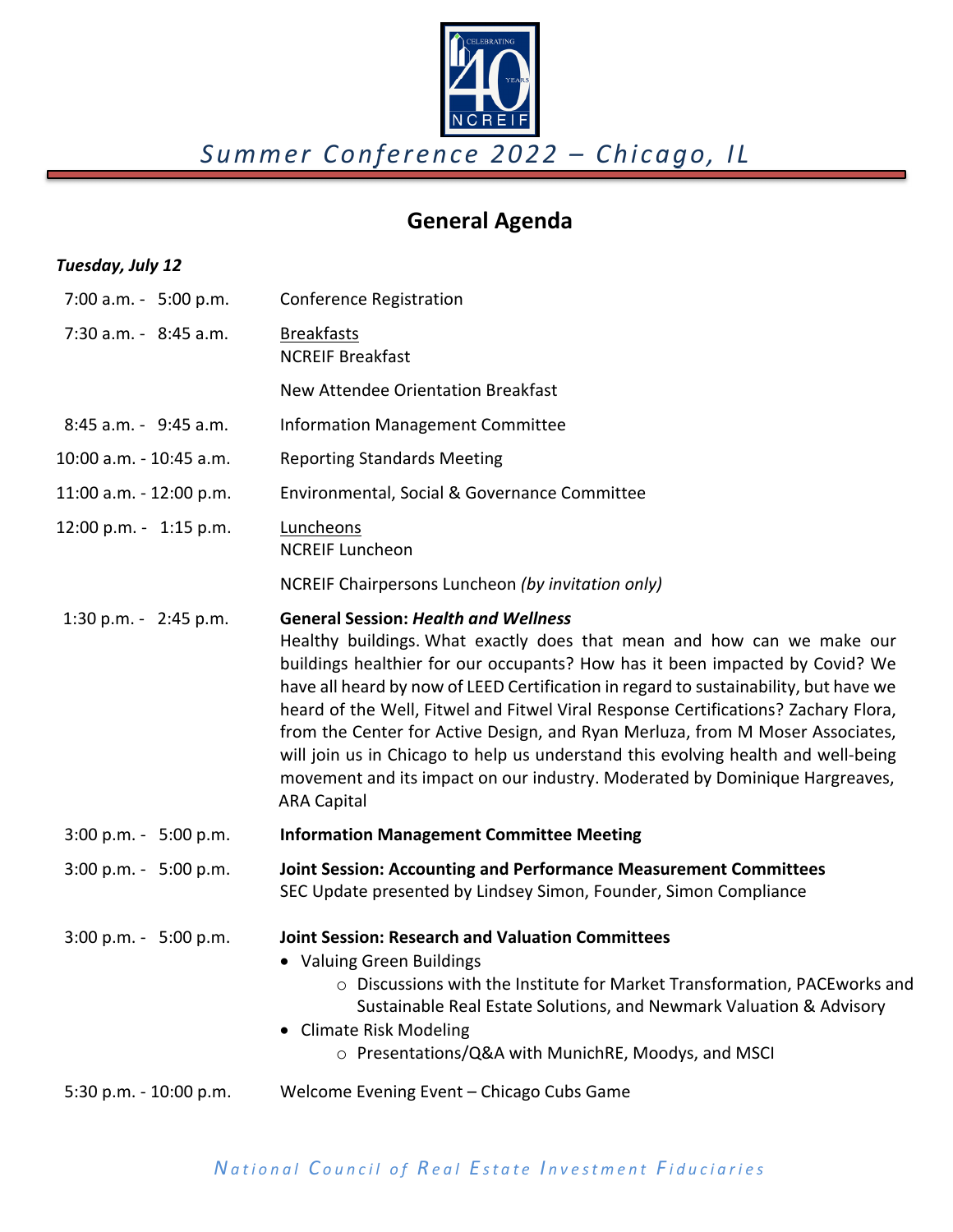

### **General Agenda**

### *Wednesday, July 13*

- 7:00 a.m. ‐ 5:00 p.m. Conference Registration
- 7:00 a.m. ‐ 8:45 a.m. NCREIF Breakfast
- 9:00 a.m. ‐ 10:30 a.m. **General Session:** *ABCs of ESG*

**E**nvironmental, **S**ocial, and **G**overnance. ESG is a big deal and becoming a bigger part of all of our jobs by the day. Investors are increasingly incorporating ESG elements into decision‐making and also committing to carbon reduction targets. With European regulators already mandating specific reporting of ESG metrics and the SEC proposing similar regulations in the U.S., our ESG Committee leaders have invited Jennifer Stevens, co-founder of Alliance Global Advisors, to set the stage on what we need to know about ESG, and why. Moderated by Michael McGowan, CalSTRS and Ali Siby, Hines

#### 10:45 a.m. ‐ 12:00 p.m. **General Session:** *Data Enhancements Here at NCREIF and Around the Globe* We have a mix of don't-miss-it topics to offer in this session for all of our attendees.

- Iryna Plypychuk, Director of Research and Market Information for INREV will discuss their recent experience collecting property level ESG data
- As our launch of new submission templates creeps closer, Staff will review important new NCREIF data fields and new Subtypes coming your way.
- Bonus content\*\*\*Two Committees have begun using NCREIF Teams to collaborate. Let's hear their experience and you can be the judge if it might be right for your Committees and Task Forces!

### 12:00 p.m. - 1:15 p.m. Luncheons NCREIF Luncheon

 Investment Advisors Valuation Subcommittee (IAVS) Luncheon *(by invitation only)*